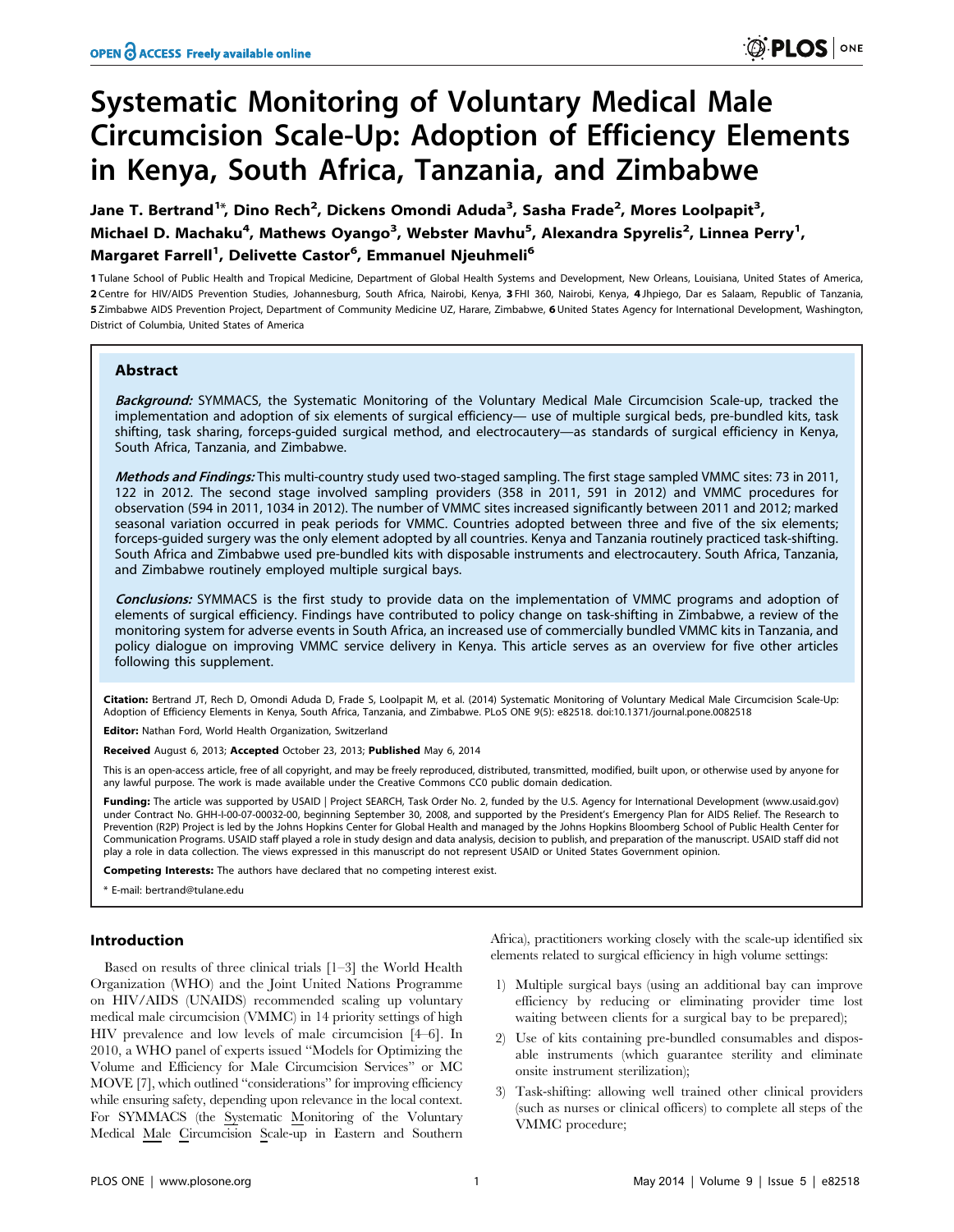







### Figure 1. Number of operational VMMC sites by month, type of site, and country, January 2010 - mid 2012. In this and all figures following, ''Kenya'' refers to Nyanza Province only doi:10.1371/journal.pone.0082518.g001

- 4) Task-sharing: delegating surgical tasks scrubbing the client, administering anesthesia, and completing the suturing after mattress sutures are applied – to trained other clinical providers;
- 5) Use of the forceps-guided surgical method; and
- 6) Use of electrocautery (diathermy) to stop bleeding more quickly than suturing [7].

The objective of this study was to document the expansion of VMMC sites, the monthly fluctuations in VMMC update, and the extent of adoption of six surgical efficiency elements across the four countries. As the first of six articles in this supplement based on SYMMACS, the methodology also applies to the five articles that follow.

# Methods

### Study design

SYMMACS was a two-stage, multi-country study with two cross-sectional rounds of data collection (2011 and 2012). The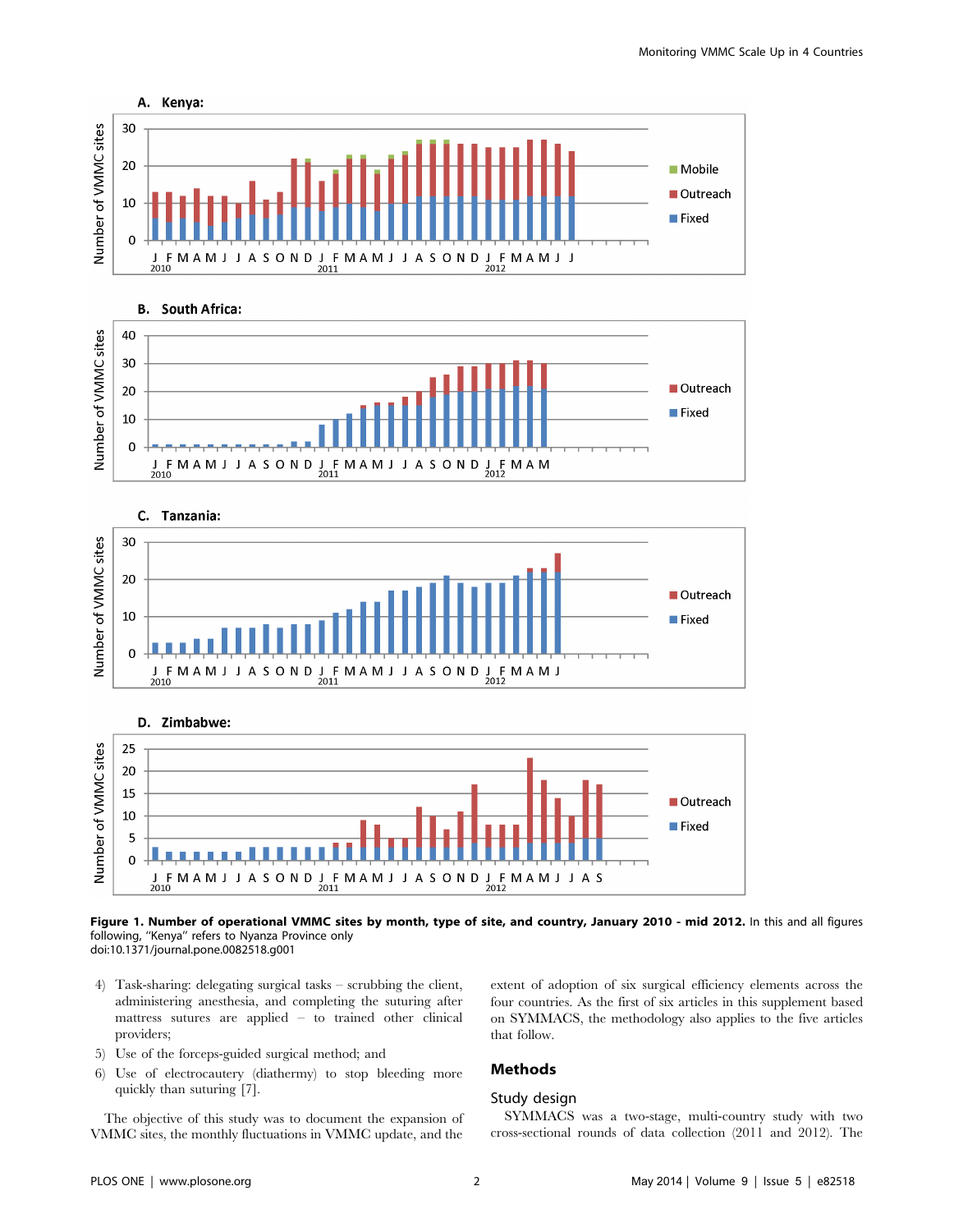two-stage sampling consisted of (1) selecting VMMC sites (fixed, outreach, or mobile) at government, NGO, faith-based, and other private facilities (except military sites) at which VMMC procedures were performed as part of comprehensive HIV prevention services in Kenya (KE), Republic of South Africa (RSA), Tanzania (TZ), and Zimbabwe (ZW); and (2) selecting both clinical providers for interview and VMMC procedures for direct observation. Each country team included 2–5 co-investigators; at least one research coordinator, one social scientist, and one clinician trained in VMMC; and a data manager.

### Sampling

To track changes in VMMC service delivery, the two-stage sampling was designed to allow for sites to be added over the observation period as they became operational. The first stage of sampling consisted of selecting VMMC sites in each country. The four countries differed in the stage of their VMMC scale-up, which affected the sampling strategy. KE (Nyanza province) had a wellestablished program with over 235 sites operational by December 2010. Thirty sites were randomly selected for 2011 data collection. In 2012 four of these sites were replaced because of programmatic changes and one was dropped for lack of clients, resulting in 29 sites in KE in 2012. By contrast, RSA, TZ, and ZW had only 1–3 VMMC sites by late 2010. Each country identified and selected all known or planned sites for 2011. RSA identified 10 sites, but an additional five emerged in the course of 2011. In TZ, 14 sites were identified and selected. And in ZW, 10 sites were initially identified, but four more emerged and were selected.

The 2012 sample increased in RSA, TA, and ZW to incorporate newly operational sites. In RSA, by 2012 over 80 VMMC sites were operating. SYMMACS returned to the original 15 sites, but purposively selected an additional 25 sites, for a total of 40. Criteria included selecting sites performing at least 100 VMMC per month, covering a maximum number of provinces (6 of 9), and including multiple partner organizations (9 of 14). In TZ, the team selected the same 14 sites as in 2011, but added all fixed sites known to be operational as of January 2012 ( $n = 10$ ) and all outreach sites serving at least 100 VMMC clients a day  $(n = 5)$ , for a total of 29 sites. (The rationale behind the minimum number of clients per day was to capture data from sites that were most active, thus capturing the experience of the greatest number of clients.) In ZW, only six of the 14 original sites were still operational in 2012. New sites were selected to include each outreach team and to cover all 10 provinces, resulting in 24 sites in 2012.

The second stage of sampling included selection of both providers and VMMC procedures for observation. The provider survey sampled all clinical staff providing VMMC services over two days of data collection per site. For VMMC procedures, the team attempted to observe up to 10 VMMC procedures per site, starting with the first operation on Day 1 and continuing with each procedure available for observation from the start. Where client load was low, fewer than 10 per site were observed.

#### Data collection

Draft instruments were vetted with members of the country teams and external advisors. All country teams underwent a oneweek training workshop on data collection, including clinical observation. SYMMACS data collection involved four instruments:  $(\#1-a)$  a quality-assessment  $(QA)$  of the VMMC site (a shortened version of the WHO assessment tool [8]);  $(\#1-b)$ observation of up to 10 VMMC procedures per site, (#2) provider interview; and (#3) compilation of monthly service statistics and presence of efficiency elements at the site, based on the site managers' recall (instruments available online [9]). Data were collected for all instuments during a two-day visit to each site in each year of data collection. Given this two-stage sampling, the number of cases in the tables and figures presented in this article differed by instrument. The unit of analysis was the site for the site assessment (instrument 1-a); the provider for the provider survey (instrument 2); and the VMMC procedures performed for the observation (instrument 1-b). In Figure 1, which shows the growth in number of sites in each country over time, the n per month depended on the number of sites that were operational in that month. (For example, if a mobile site was inactive in a given month, there would be nothing to report.)

Instruments 1-a and 1-b included checklists which clinician(s) on the team would score as ''0'' (unsatisfactory), ''1'' (partially satisfactory), or "2" (satisfactory), based on written guidelines and training exercises. The social scientist on the team generally conducted the provider interviews. Instrument #3 compiled data from existing service statistics starting from January 2010 (a full year prior to the onsite data collection for the other 3 instruments) to provide a longer trend line. The number of observations in 2012 differed by country, depending on last month of data collection; thus, the total observation period ranged from 29 months (RSA) to 33 months (ZW). In all countries, the Ministry of Health issued letters authorizing data collection, which took place between May and December in 2011 and between April and October in 2012 (with variations due to in-country logistical considerations).

|                                               |      | Kenya   | <b>South Africa</b> | <b>Tanzania</b> | Zimbabwe | <b>Total</b> |  |
|-----------------------------------------------|------|---------|---------------------|-----------------|----------|--------------|--|
| $#$ sites visited                             | 2011 | 30      | 15                  | 14              | 14       | 73           |  |
|                                               | 2012 | 29      | 40                  | 29              | 24       | 122          |  |
| Breakdown of sites: fixed/<br>outreach/mobile | 2011 | 15/12/3 | 13/2/0              | 13/1/0          | 5/9/0    |              |  |
|                                               | 2012 | 15/12/2 | 26/14/0             | 24/5/0          | 6/18/0   |              |  |
| # provider interviews                         | 2011 | 86      | 105                 | 93              | 74       | 358          |  |
|                                               | 2012 | 82      | 209                 | 206             | 94       | 591          |  |
| # of VMMC procedures observed                 | 2011 | 151     | 120                 | 133             | 140      | 594          |  |
|                                               | 2012 | 218     | 361                 | 251             | 204      | 1034         |  |

Table 1. Number of sites visited, providers interviewed, and VMMC procedures observed, by year and by country.

doi:10.1371/journal.pone.0082518.t001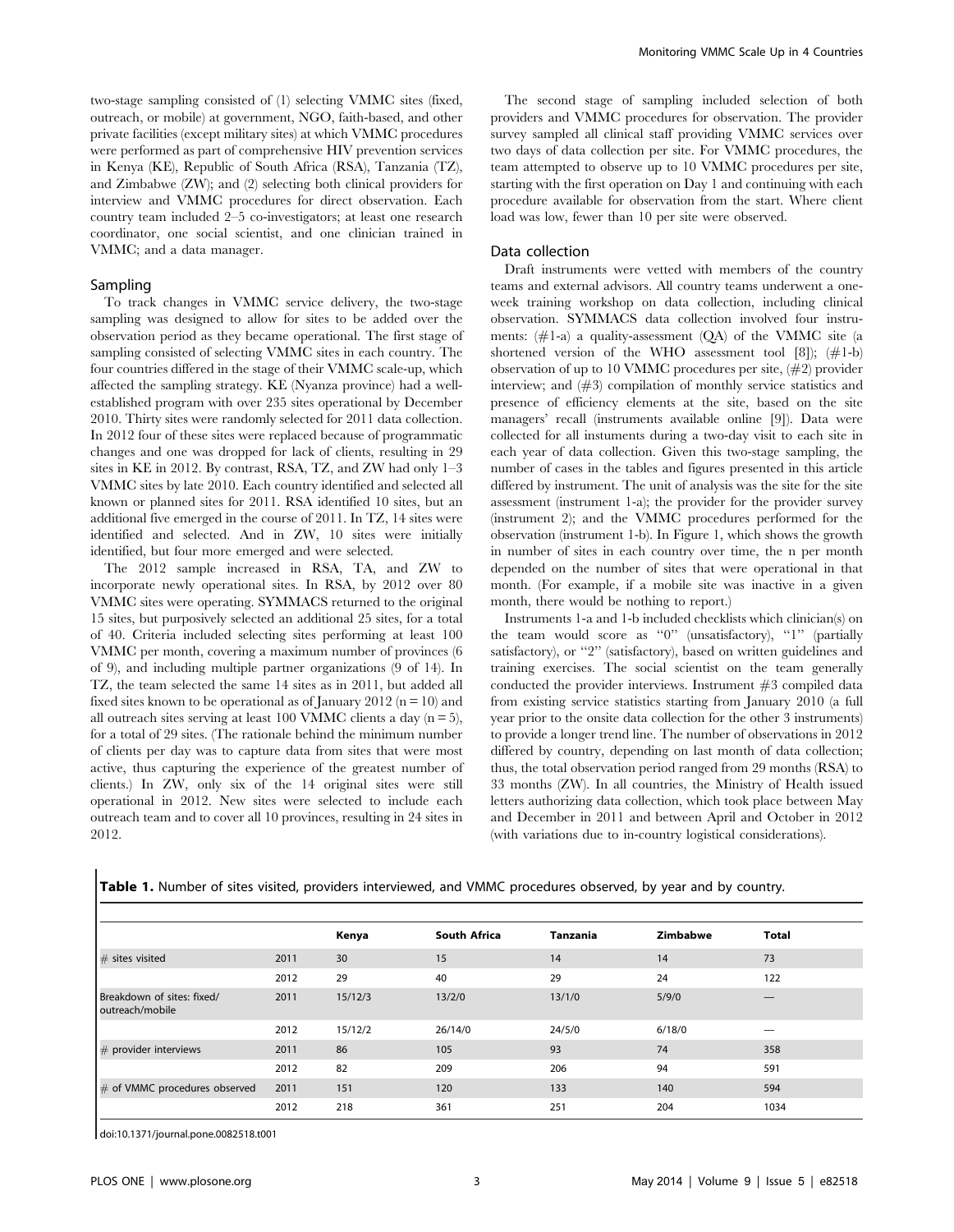







Figure 2. Number of VMMC procedures performed by month, type of site, and country, January 2010 – mid-2012. doi:10.1371/journal.pone.0082518.g002

For quality control, country coordinators reviewed clinicians' scoring following each day of data collection and met with their teams regularly to resolve problematic issues to ensure consistent assessment within teams. For instrument 3, the teams routinely verified data obtained from central offices with service statistics available at field sites. To ensure cross country consistency, the PI or assistant visited each country in both 2011 and 2012 to observe data collection, practice interviewing techniques, review terminiology, and discuss problems encountered by the teams.

Data from instruments 1-a, 1-b, and 2 were entered manually and on PDAs (model HP iPAQ 210) using the software Entryware Designer 6.4. Instrument 3 was entered manually into Excel and then Microsoft Access; queries were created in Access to produce the data needed for the graphs, and these data were exported to Excel for creation of the graphs.

### Data analysis

Data were analyzed in SPSS (v.19.0) and STATA (v.12); graphs were produced in Excel. Data in the figures showing monthly trends are descriptive. Using a one-way ANOVA we tested differences between countries in the number of surgical beds used in a given year and used the Bonferroni test of multiple comparisons to determine which countries were significantly different from others. An independent samples T-test was also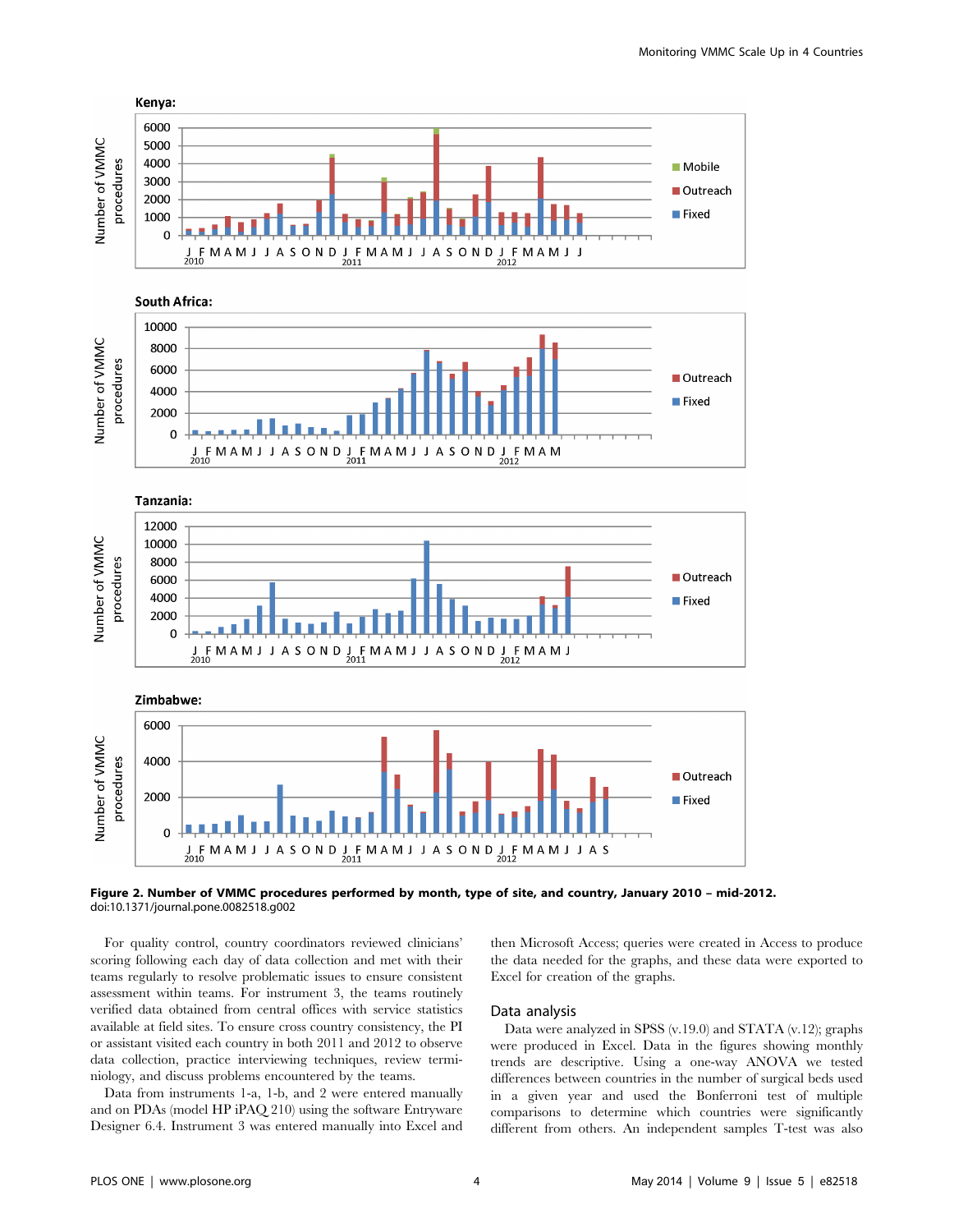

Figure 3. Proportion of VMMC sites using pre-packaged kits with consumables and disposable instruments, January 2010 – mid-2012. The number of sites on which these data are based varies markedly by month over the observation period, as shown in Figure 1. doi:10.1371/journal.pone.0082518.g003

used to assess differences within countries from 2011 to 2012. Task-sharing practices of providers across countries and years were compared using the Pearson's chi square and Fisher's exact test (expected cell frequencies were  $\leq$ 5). Finally, 95% confidence intervals were calculated for all means and point estimates.

The original data analysis plan called for multivariate analysis across the four countries to explore relationships between the

elements of efficiency and outcome variables such as total operating time or provider burnout. However, these efficiency elements were often implemented as a result of national policies and the country effect precluded analyses due to the lack of within-country variation and collinearrity between country and efficiency elements.



Figure 4. Proportion of VMMC sites by month and by country using forceps-guided method, January 2010 -mid-2012. The number of sites on which these data are based varies markedly by month over the observation period, as shown in Figure 1. doi:10.1371/journal.pone.0082518.g004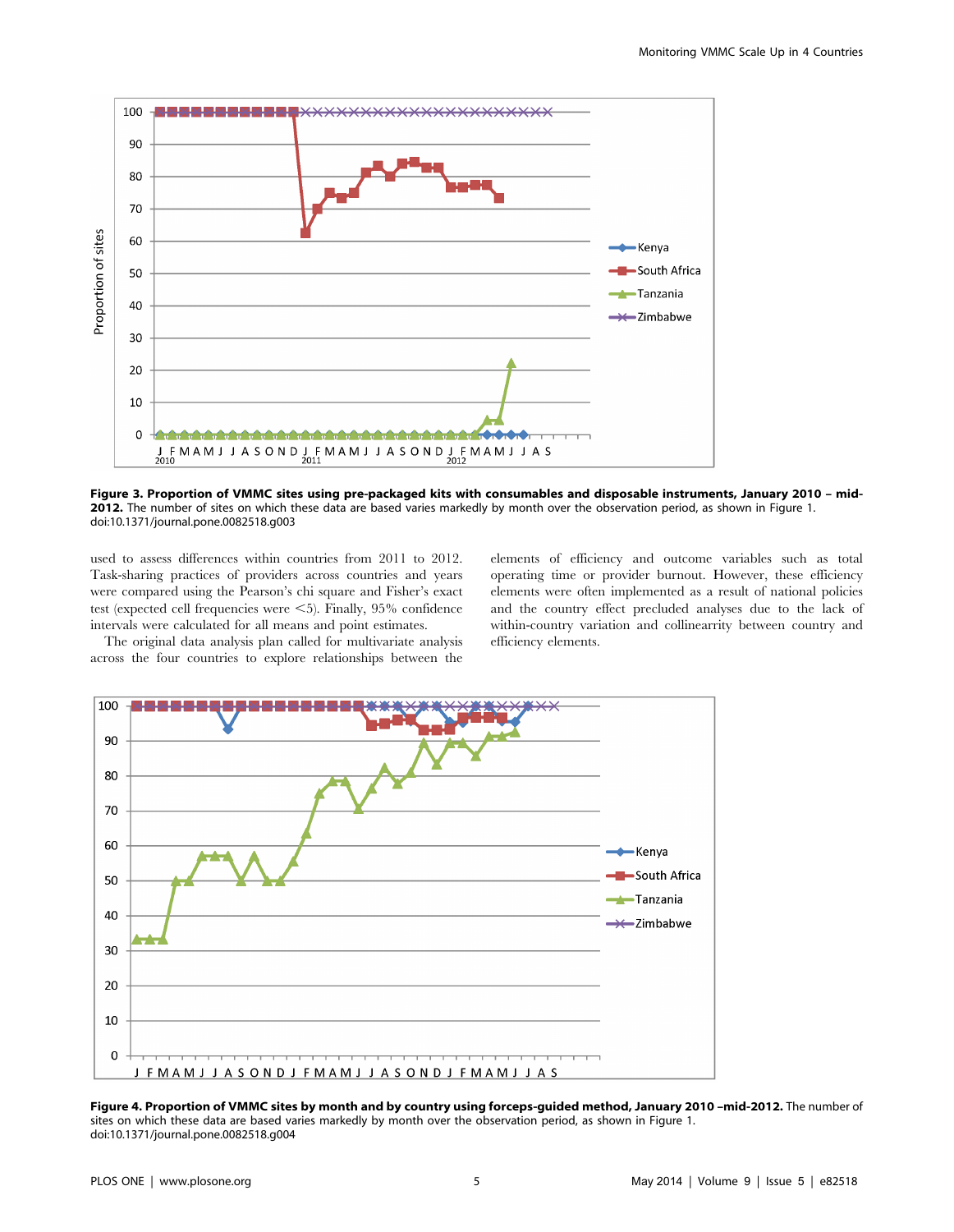

Figure 5. Proportion of sites by month and by country using electrocautery/diathermy, January 2010 - mid-2012. The number of sites on which these data are based varies markedly by month over the observation period, as shown in Figure 1. doi:10.1371/journal.pone.0082518.g005

Ethics approval. The researchers obtained human subjects approval for this study from the Tulane University Institutional Review Board (IRB) and the local IRBs in each country; the Kenya Medical Research Institute, University of the Witwatersrand's Human Research Ethics Committee in South Africa, Tanzanian National Institute for Medical Research, and the Medical Research Council of Zimbabwe. All site managers and clinical service providers gave written consent to be interviewed, and in the case of the latter, to be observed performing VMMCs. Additional scientific and ethical reviews were done by the national AIDS coordinating bodies, other government officials, local NGOs, and other stakeholders. All those above-mentioned IRBs approved the full study.

### Results

Data were collected from 73 sites in 2011 and 122 sites in 2012 across the four countries (see Table 1). In KE, RSA, and TZ, the majority of sites were fixed facilities, in contrast to ZW where the majority were outreach. A total of 358 VMMC providers were interviewed in 2011, compared to 591 providers in 2012. SYMMACS observed 594 VMMC procedures in 2011 and 1034 in 2012. Given expansion of its program, RSA had a higher number of sites, providers interviews and VMMC procedures observed than the other countries.

Figure 1 demonstrates different patterns in the scale-up of VMMC sites over the approximately 2.5 year period of observation. The number of sites shown were those sites that were sampled for the study and operational in that specific month. In KE, 30 sites were sampled, but data are shown only for months in which a given site was operational: at least 10 throughout 2010, increasing to over 25 throughout 2012. By contrast, in the other three countries, very few sites were operational as of January 2010: 1 (RSA), 2 (TZ), and 3 (ZW). The graphs for RSA and TZ reflect a steady increase in number of operational sites throughout 2011

and 2012, peaking at 31 and 27, respectively. In ZW, the number of fixed sites remained fairly constant over the observation period (between 2–5), but outreach sites increased markedly in 2011 and 2012, creating a peak of 23 total sites in April 2012.

All countries experienced dramatic seasonal fluctuations in monthly client load (Figure 2). Client load in KE peaked in July/ August and November/December. RSA and TZ peaked in June/July; and ZW peaked in April/May, August/September, and December. Tables 2–3 and figures 3, 4, 5, and 6 describe the extent to which these four countries had adopted each of the six elements of surgical efficiency described above in 2011 and 2012.

#### Multiple surgical bays

In both 2011 and 2012, the mean number of surgical beds in use for VMMC per site was higher in RSA (4.8, 3.7) and ZW (3.9, 2.9) than in KE (1.4, 1.2) and TZ (1.7, 1.9) (table 2;  $p<0.001$ ). The decrease in mean number of beds per site between 2011 and 2012 in RSA and ZW was statistically significant  $(p<.05)$ ; it reflects the dramatic expansion of sites in RSA (with an increase in the smaller sites) [10] and increased use of outreach sites with fewer beds in ZW. The lower mean number of surgical beds in use in KE sites partially reflects low client load during data collection (which did not coincide with KE's Rapid Response Initiative). Data from the provider survey indicate that 100% of providers in ZW (2011 and 2012), 80–98% of providers in RSA and TZ (both years), and 60–64% among providers in KE (both years) reported rotating among surgical beds.

### Pre-packaged kits with consumables and disposable instruments

Figure 3 shows the proportion of sites by month and by country with at least 80% of procedures conducted using pre-packaged kits with disposable instruments. ZW used such kits from the start of its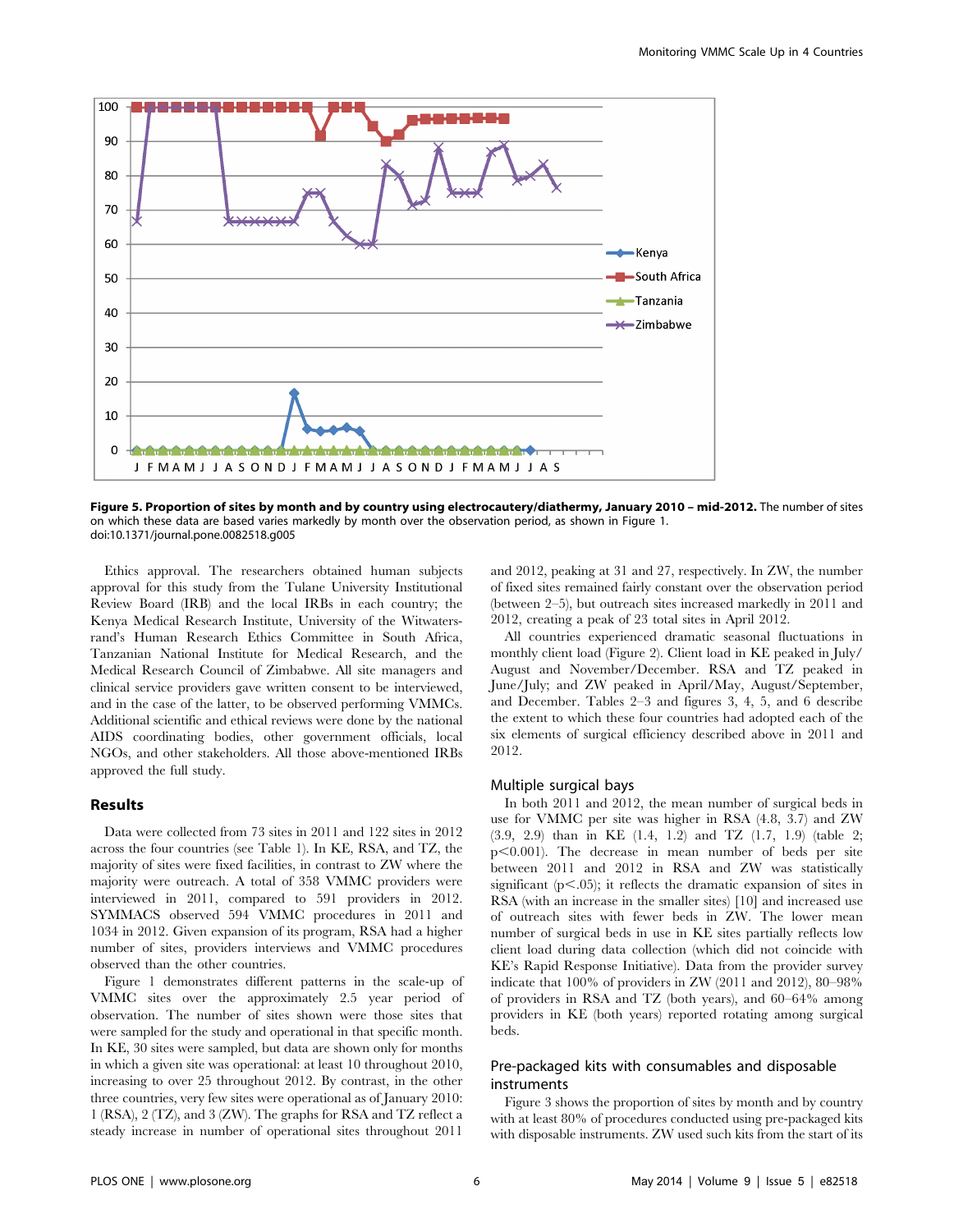

# **South Africa:**



# Tanzania:



# Zimbabwe:



### Figure 6. Proportion of sites adopting each efficiency element by year and by country. doi:10.1371/journal.pone.0082518.g006

program at all sites. RSA used kits in its two sites operational in 2010; the sharp drop in January 2011 reflects the inclusion of new sites, some of which did not use disposable instruments or used them in addition to reusable instruments. In TZ, VMMC kits with disposable instruments were introduced into SYMMACS sites only at the end of 2012. And KE reused its instruments throughout the observation period.

# Task-shifting (allowing trained other clinical providers to conduct the entire VMMC procedure)

Countries took an ''all or none'' approach to task-shifting, based on national policy: ''all'' in KE and TZ but ''none'' in ZW. In RSA, task-shifting was not authorized but occurred sporadically at the 1–2 clinics that operated in 2010 but to a lesser extent as more clinics became operational in 2011-12 (Figure 5). The ratio of medical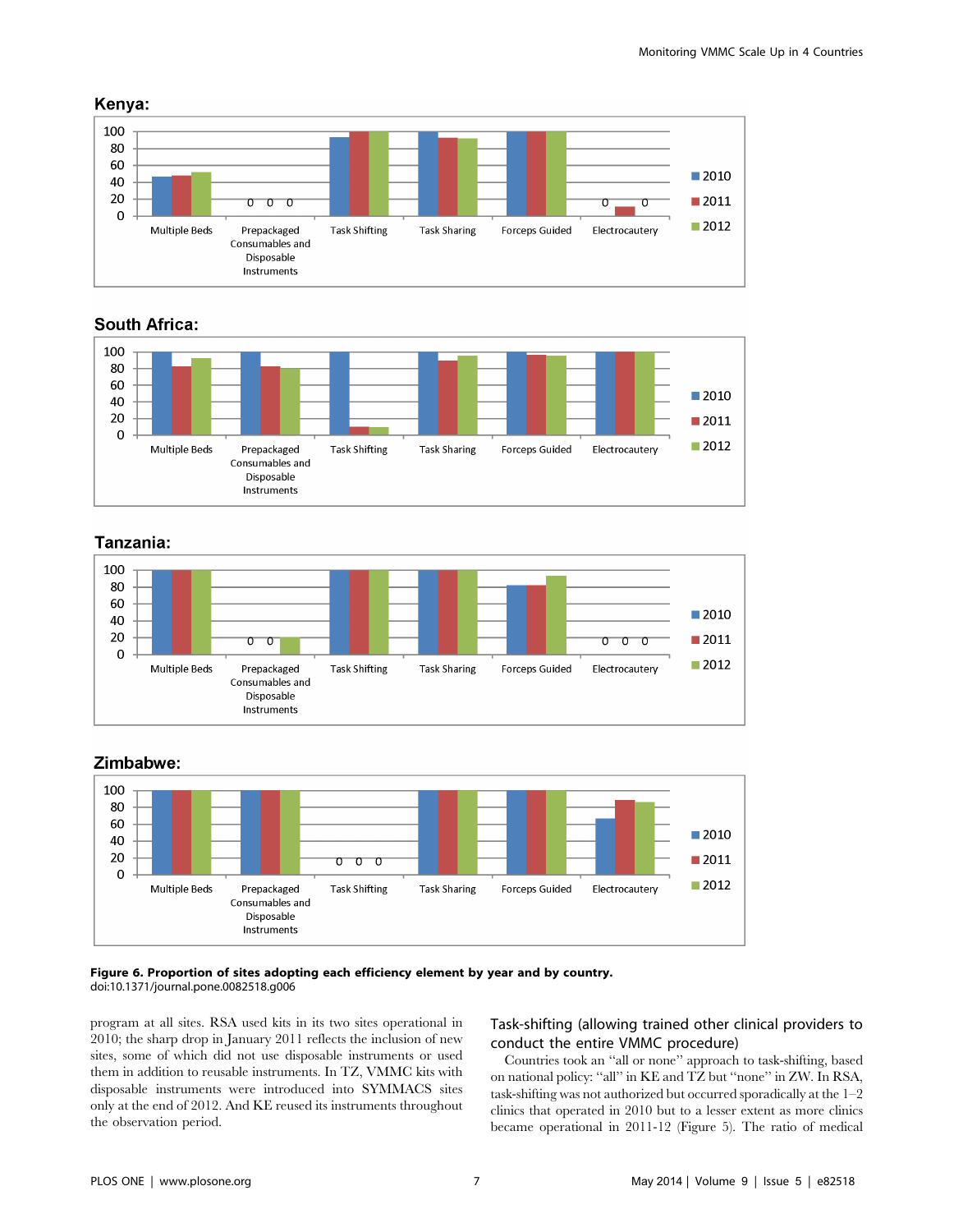Table 2. Surgical beds per site, by country and by year, based on site assessment.

| Proportion of facilities with<br>this number of surgical beds |                   |               |                     |               |               |               |                 |               |
|---------------------------------------------------------------|-------------------|---------------|---------------------|---------------|---------------|---------------|-----------------|---------------|
| (bays):                                                       | Kenya             |               | <b>South Africa</b> |               | Tanzania      |               | <b>Zimbabwe</b> |               |
|                                                               | 2011              | 2012          | 2011                | 2012          | 2011          | 2012          | 2011            | 2012          |
|                                                               | $n = 30$          | $n = 29$      | $n = 15$            | $n = 40$      | $n = 14$      | $n = 29$      | $n = 14$        | $n = 24$      |
| $\overline{1}$                                                | 66.7              | 79.3          | 6.7                 | 12.5          | 37.5          | 27.6          | 0.0             | 0.0           |
| 12                                                            | 16.7              | 20.7          | 6.7                 | 12.5          | 57.1          | 58.6          | 0.0             | 41.7          |
| $\vert$ 3                                                     | 10.0              | 0.0           | 6.7                 | 20.0          | 7.1           | 6.9           | 42.9            | 33.3          |
| 4                                                             | 3.3               | 0.0           | 33.3                | 32.5          | 0.0           | 6.9           | 35.7            | 20.8          |
| $\overline{\phantom{a}}$                                      | 0.0               | 0.0           | 13.3                | 10.0          | 0.0           | 0.0           | 14.3            | 4.2           |
| 6                                                             | 0.0               | 0.0           | 6.7                 | 7.5           | 0.0           | 0.0           | 7.1             | 0.0           |
| $\overline{7}$                                                | 0.0               | 0.0           | 13.3                | 0.0           | 0.0           | 0.0           | 0.0             | 0.0           |
| 8                                                             | 0.0               | 0.0           | 13.3                | 2.5           | 0.0           | 0.0           | 0.0             | 0.0           |
| 9                                                             | 0.0               | 0.0           | 0.0                 | 2.5           | 0.0           | 0.0           | 0.0             | 0.0           |
| Mean number of beds per site*                                 | 1.4               | 1.2           | $4.8***$            | $3.7**$       | 1.7           | 1.9           | $3.9**$         | $2.9***$      |
|                                                               | $(1.1 - 1.7)^{1}$ | $(1.1 - 1.4)$ | $(3.8 - 5.9)$       | $(3.1 - 4.2)$ | $(1.4 - 2.0)$ | $(1.6 - 2.2)$ | $(3.4 - 4.4)$   | $(2.5 - 3.2)$ |

1 95% confidence intervals;

 $**$ p value (of differences between countries)  $<$  0.001; p value (of difference between years)  $<$  0.05.

doi:10.1371/journal.pone.0082518.t002

doctors to other clinical providers averaged 1:3.5 and 1:4.7 in RSA, and 1:2.7 and 1:2.8 in ZW in 2011 and 2012, respectively.

### Task-sharing (other clinical providers authorized to conduct certain aspects of the procedure)

Task-sharing was nearly universal in all countries by 2012, except in KE. Based on the provider interview, by 2012 over 96% of providers in all countries reported that secondary providers administered local anesthesia; Kenya was lower (79% in 2011, 59% in 2012), because of a preference for having a single provider operate on one client from start to finish. The percentage of providers that reported that secondary providers completed suturing after the primary provider had removed the foreskin and achieved hemostatis was at least 90% by 2012 in all countries except KE (where it was 55% in 2011, 61% in 2012); see Table 3.

### Surgical method

The vast majority of providers – over 96% in all countries and both years – reported to use forceps-guided in at least 90% of procedures. Site managers in TZ reported some use of dorsal slit in the few sites operating in 2010, based on training received in another country, but use of forceps-guided increased steadily starting in 2011 (Figure 4).

# Use of electrocautery (diathermy) instead of ligating sutures

Figure 5 reflects the differing extent of adoption of electrocautery by country, based on the monthly data. Electrocautery was used in almost all sites in RSA, the majorityof sites in ZW, very few sites in KE, and at no sites among those sampled in TZ. Results from the provider survey confirmed these observations. Over 98% of providers in RSA (both years) used electrocautery for hemostasis in performing or assisting in performing VMMC. In ZW, the percentage increased from 72% to 92% between 2011 and 2012. In sharp contrast, only 33% of providers in KE had ever used it in 2011, dropping to 20% in 2012. And in TZ, no providers in either year reported having used this technique.

### Overview of the extent of adoption of the six efficiency elements across countries

Figure 6 – summarizing the extent of adoption of the six surgical efficiency elements – shows that none of the four countries had adopted all six elements. RSA had adopted five and ZW was moving toward adoption of five. KE and TZ– pioneers in VMMC task-shifting – had not adopted either purchased kits with disposable instruments or electrocautery; and KE showed minimal use of multiple surgical beds. In short, major differences occurred by country, with relative uniformity within country, reflective of national policies. The few cases og within-country variation included TZ (decrease in the use of dorsal slit in 2010 toward forceps-guided, and increase in use of pre-bundled kits with disposable instruments in 2012) and in RSA (occasional taskshifting in a country where it is not authorized). The only element adopted across all four countries was use of forceps-guided as the surgical method.

### **Discussion**

When WHO described efficiency models for VMMC programs in 2010, countries had little empirical evidence on the performance of these elements [7]. SYMMACS addressed this evidence gap by providing data on the use of the six surgical efficiency elements in field settings in four highly active VMMC programs. The findings have provided useful information to host governments, implementing agencies, donors, and health services researchers. Of note, no country had adopted all six elements, although RSA and ZW came closest. However, neither had adopted task-shifting, which arguably is a critical element in meeting ambitious country targets for VMMC.

The study had a number of limitations. The sampling was designed to capture VMMC sites as they became operational to maximize the number included; it was not possible to establish the universe of sites and randomly select from them (except in Kenya). In the other three countries, additional sites were added using purposeful sampling, based on factors that were priorities for each country but not standard across countries Lack of information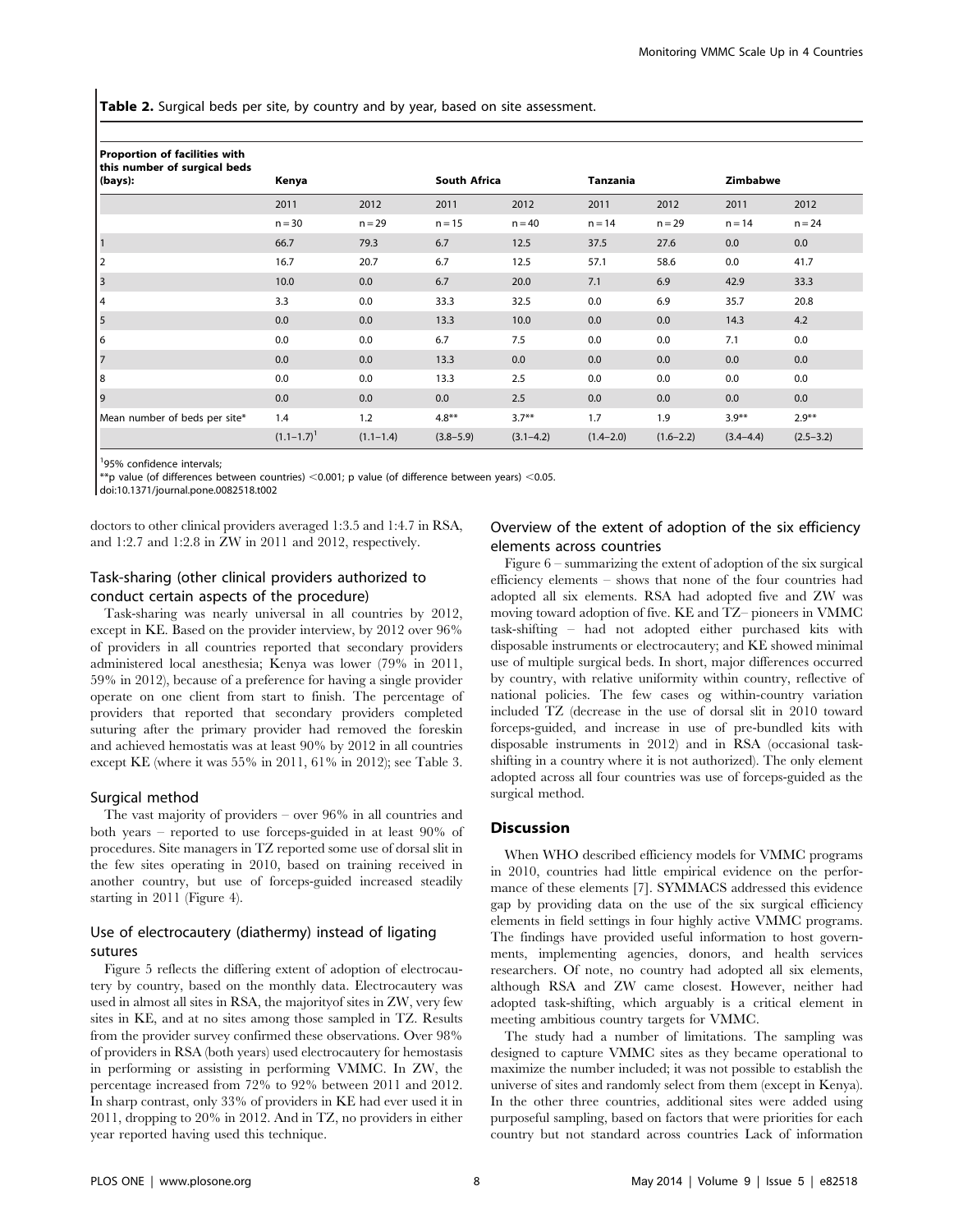| Tasks completed by secondary providerKenya                                                                                                                                                      |                   |                   | South Africa    |                 | Tanzania       |                 | <b>Zimbabwe</b>  |                 |
|-------------------------------------------------------------------------------------------------------------------------------------------------------------------------------------------------|-------------------|-------------------|-----------------|-----------------|----------------|-----------------|------------------|-----------------|
|                                                                                                                                                                                                 | 2011              | 2012              | 2011            | 2012            | 2011           | 2012            | 2011             | 2012            |
|                                                                                                                                                                                                 | $n = 85$          | $n = 82$          | $n = 105$       | $n = 209$       | $n = 93$       | $n = 206$       | $n = 74$         | $n = 94$        |
| Administered local anesthesia                                                                                                                                                                   | 79.2              | 58.5 <sup>*</sup> | 98.0            | 96.2            | 96.8           | 99.5            | 77.0**           | 98.9**          |
|                                                                                                                                                                                                 | $(70.5 - 87.8)$   | $(47.8 - 69.2)$   | $(95.3 - 100)$  | $(93.6 - 98.8)$ | $(93.2 - 100)$ | $(98.54 - 100)$ | $(67.4 - 86.6)$  | $(96.8 - 100)$  |
| provider removed the foreskin and achieved<br>Completed suturing of skin after primary<br>hemostasis                                                                                            | 55.3              | 61.0              | 95.2            | 96.7            | 100.0          | 100.0           | 68.9             | 90.4            |
|                                                                                                                                                                                                 | $(44.7 - 65.9)^T$ | $(50.4 - 71.6)$   | $(91.1 - 99.3)$ | $(94.3 - 99.1)$ | $(100 - 100)$  | $(100 - 100)$   | $(58.4 - 79.45)$ | $(84.4 - 96.4)$ |
| $^{**}$ p value (of difference between years) <0.001. Countries differed significantly (p<.001) on both variables.<br>p value (of difference between years) <0.05;<br>95% confidence intervals; |                   |                   |                 |                 |                |                 |                  |                 |

Monitoring VMMC Scale Up in 4 Countries

about services offered at government sites and the pace of expansion made sampling particularly difficult in RSA. Ideally, data collection would have occurred in high volume periods when efficiency elements would be most beneficial; however, data collection was constrained by a number of logistical factors specific to each country. As a result, the data collection occurred under varied conditions – a mix of high, moderate and low volume client loads – except in ZW in 2011 (high) and RSA in 2012 (low). The observations of sites and VMMC procedures were by definition subjective, although based on pre-established written criteria. Because of the multi-country data collection and training of data collecters in-country, it was not possible to test inter-rater reliability in the scoring of quality for the site assessments and for observation of VMMC procedures. Moreover, in some cases clinicians who had trained VMMC providers at an earlier data formed part of the SYMMACS data collection teams, which could have introduced bias. However, in one country where such an individual (who was not only a physician but a surgeon) was part of the data collection team, the bias may have been in the direction of being more severe in his assessment of the facilities and VMMC procedures performed.

SYMMACS results contribute to the scant literature on VMMC service delivery: on human resource issues [11,12], disposable versus reusable instruments [13], the safety of task-shifting [14], and descriptions of programs implementing efficiency elements in KE [15], RSA [16], TZ [17], and Uganda [18]. In addition, they have prompted policy debate and programmatic action in all four countries where they have been presented in in-country diseemination conferences, scientific meetings, workshops, and other venues.

The SYMMACS results have produced some actions that are common across all countries as well as others that are specific to each country. In all four countries, program implementers and policy-makers have developed a keen awarenes of the need to enhance mechanisms to monitor the quality and safety of their rapidly expanding VMMC programs. SYMMACS identified strengths as well areas for improvement, which provided concrete action items for training, supervision, information systems, and other areas that contribute to quality and safety in service delivery. SYMMACS provided the benefits of a quality monitoring system where no external form of systemactic monitoring previously existed.

In terms of country-specific results, in KE the results have contributed to revamping of the theatre environment, use of commercially-bundled kits with disposable instruments, and more frequent supervisory visits to assure quality. Discussions are underway to include items for tracking the quality of VMMC services into the MOH tool for routine supervision of healthcare services. In TZ, the results also facilitied a shift towards increased use of commercially bundled VMMC kits. Stakeholders in TZ found it useful to know where they stood as a country vis-à-vis other countries and international standards; the results served as an additional motivation for moving the program forward.

In RSA, as reported elsewhere in this supplement [10], SYMMACS data prompted local authorities to re-examine the national system to track adverse events, as well as introduce a systematic and standardised monitoring and evaluation system. Furthermore, two workshops held with stakeholders and government officials involved in the RSA VMMC programmefocused on ways to improve program shortcomings, specifically, the lack of emergency equipment at many of the sites, the limited access to appropriate guidelines, the unsatisfactory systsems for monitoring of adverse events, and the absence of appropriate external supervision at many of the sites. Stakeholders and government

doi:10.1371/journal.pone.0082518.t003

doi:10.1371/journal.pone.0082518.t003